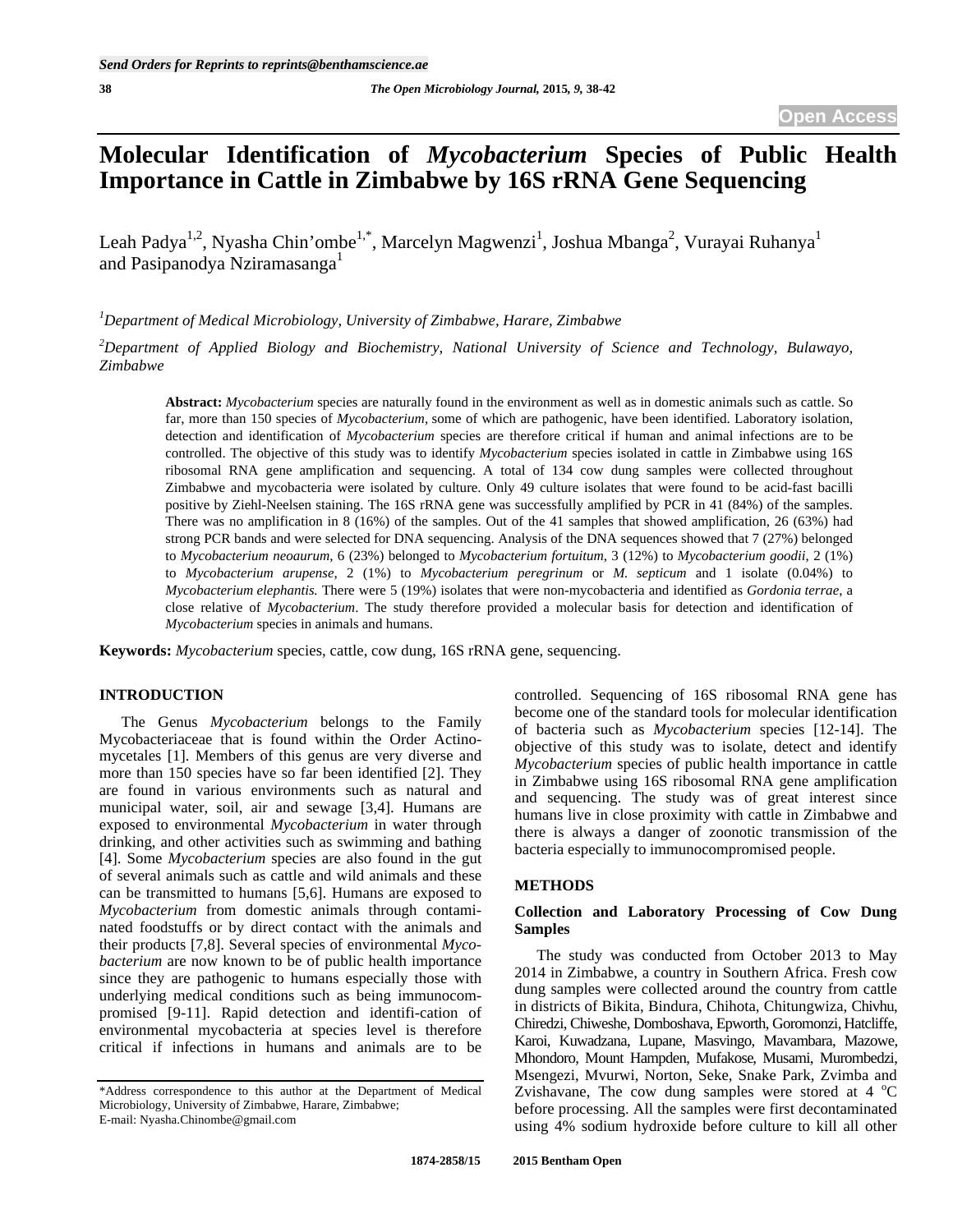microorganisms save mycobacteria. One millitre of each of the decontaminated cow dung samples was inoculated on Peizer's TB solid medium. The cultures were incubated at 37 °C and examined daily for up to four weeks until visual colonies were seen. Smears of potential mycobacteria colonies were stained using the Ziehl-Neelsen. Colonies which were AFB positive were purified by subculturing on Peizer's TB medium. Pure colonies from each culture were kept at  $-80$  °C in 200  $\mu$ l of distilled water until DNA extraction.

#### **DNA Extraction from** *Mycobacterium* **Isolates**

 DNA was extracted from Mycobacteria culture isolates using Quick-gDNA™ MicroPrep (Zymo Research Corp, U.S.A) according to manufacturer's recommendations. Briefly, bacterial isolates previously stored in  $200 \mu l$  distilled water at -80 $^{\circ}$ C were thawed at room temperature and 800 µl of Genomic Lysis Buffer added. After lysis, the supernatants were transferred to the Zymo-  $Spin<sup>TM</sup>$  columns and centrifuged at 10 000 g for 1 minute. The columns were then washed with  $200 \mu l$  of DNA Pre-wash buffer, followed by  $500 \mu l$  of gDNA Wash buffer. The DNA was eluted from the columns using 50 µl of DNA Elution buffer. The extracted *Mycobacterium* DNA was stored at -20°C until polymerase chain reaction of the 16S rRNA gene.

## **Amplification of 16S rRNA Gene by Polymerase Chain Reaction**

 The 5'-end of the 16S rRNA gene was amplified by polymerase chain reaction from the extracted *Mycobacterium* DNA. Each amplification reaction contained  $32.8 \mu$ l distilled water, 0.2  $\mu$ l Taq polymerase buffer (5U/ $\mu$ l stock), 3  $\mu$ l  $MgCl<sub>2</sub>$  (25 mM stock), 1 µl dNTPs (10 mM stock), 2 µl 16S rRNA forward primer (CCTGC-ACTTCGGGATAAGCCTG) (10  $\mu$ M stock), 2  $\mu$ 1 16S rRNA reverse primer (CAACGCG ACAAACCACCTACGA) (10 µM stock), 5 µl 10X PCR Buffer and  $5 \mu l$  of template DNA. The two primers were designed by Dr N Chin'ombe using Geneious Basic program (Biomatters, USA) to specifically amplify the 5'-end of the rRNA gene of *Mycobacterium* species. A thermocycler (Perkin Elmer GeneAmp PCR System 2400) was used for amplification with the following cycling program: initial denaturation of 5 minutes at 95°C followed by 35 amplification cycles of 30 seconds at 95°C, 30 seconds at 55°C, and 45 seconds at 72°C, and ending with a final extension step of 7 minutes at 72°C. The PCR products were analyzed by 2% agarose electrophoresis.

## **DNA Sequencing and Bioinformatics Analysis**

 PCR products with strong bands of the expected size (approximately 460 bp) were selected and sent to Inqaba Biotechnical Industries (South Africa) for sequencing. DNA sequence data (chromatographs and sequences) for all the samples were sent back by email for analysis. DNA sequences were analyzed using the Geneious Basic program (Biomatters, USA) and BLAST programs. Different *Mycobacterium* species were identified by comparison of the alignment with sequences in the Genbanks.

## **RESULTS**

## **Mycobacterium Isolates**

 During the study, a total of 134 cow dung samples were collected from several districts of Zimbabwe (see Fig. (**1**) for one of the study sites). Out of all the samples  $(n = 134)$ that were cultured successfully, only 49 were positive by AFB smear. These were successfully sub-cultured to generate pure isolates. Different colony colours were observed on the Peizer's TB medium (Fig. **2**). The colony colors ranged from white, cream, yellow to peach (Fig. **2**). The colonies had various types of morphology, with some being smooth, rough, and others shiny (Fig. **2**).



**Fig. (1).** One of the sites in Bikita district of Zimbabwe where cow dung was collected for *Mycobacterium* analysis.



**Fig. (2).** Typical examples of pure culture isolates growing on Peizer's TB medium. Only 6 representative cultures (A-F) are shown in this figure.

### **Amplification of** *Mycobacterium* **16S rDNA Gene**

 Out of the 49 DNA samples amplified by PCR, 41 (84%) showed the expected band of approximately 460 bp (Fig. **3**). There was no amplification in 8 (16%) of the samples. Out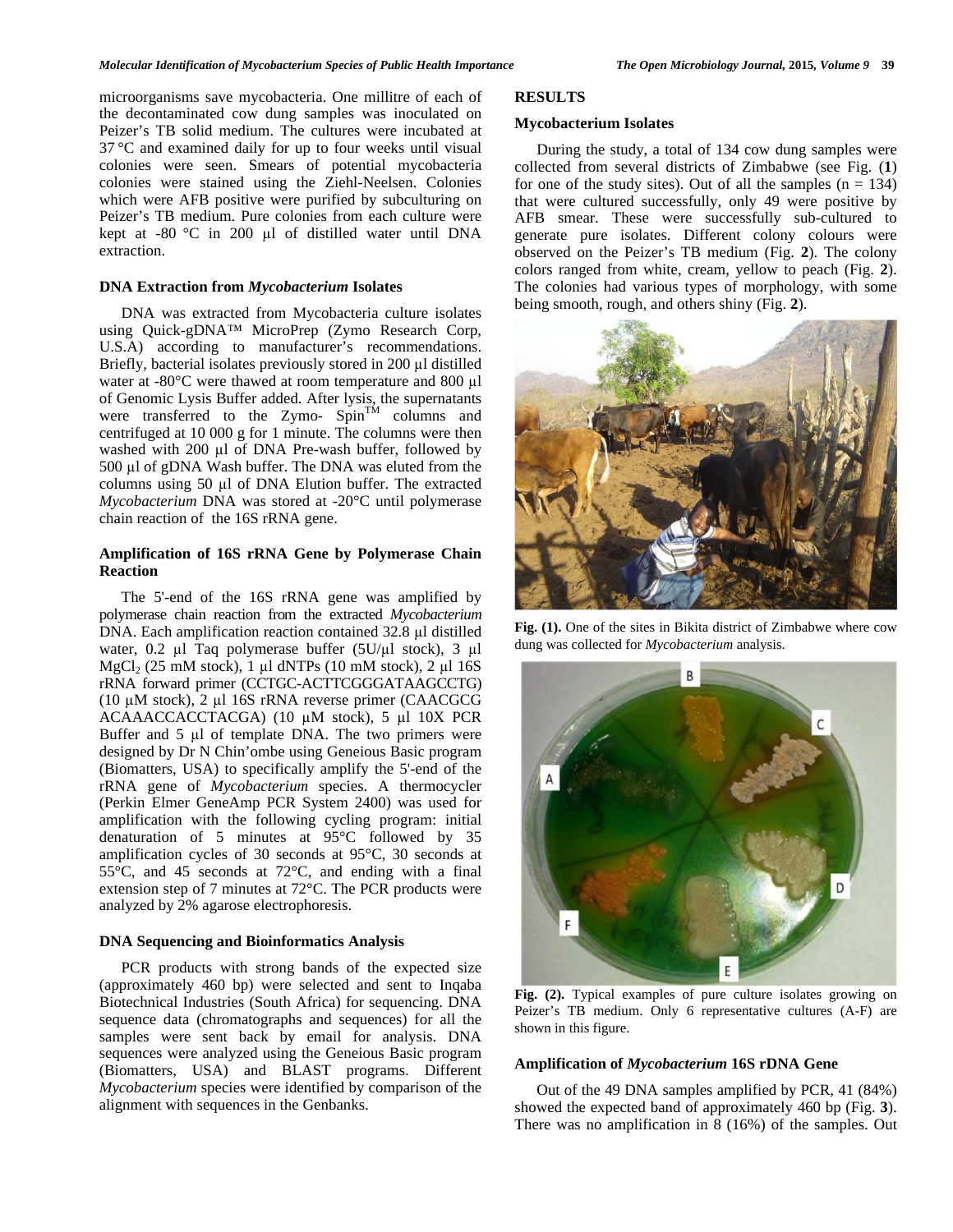of the 41 samples that showed amplification, 26 (63%) had strong PCR bands and were selected for DNA sequencing of the 16S rRNA gene. The 15 samples (37%) with faint bands, though of the expected size, were not sequenced.



**Fig. (3).** Representative gel of PCR amplicons of *Mycobacterium* 16S rRNA gene. M is the molecular weight marker, lane 1 to 6 contains the samples and lane C is the negative control. There was no amplification for samples 1 and 5 and there was amplification for samples 2, 3, 4 and 6 with a DNA band of approximately 460 bp.

#### **Molecular Identification of** *Mycobacterium* **Species**

 DNA sequences of the 26 bacterial isolates were analyzed. A phylogenetic tree was constructed to check the closeness of the sequences (Fig. **4**). The sequences were also compared against *Mycobacterium tuberculosis* (Accession number JX303298) and *M. bovis* (Accession number AM408590) sequences (Fig. **4**). It was noted that some sequences had 100% homology while others had few base differences. None of the sequences from this study had 100% homology with sequences of *M. tuberculosis* or *M. bovis* (Fig. **4**). The samples were grouped into clusters based on the phylogenetic analysis (Table **1**).

 The clusters containing related samples were identified to species level using the Geneious Basic program that was used to search all gene banks available for DNA sequence similarities (Table **1**). Cluster I sequences were found to belong to *Mycobacterium neoaurum.* All the 7 sequences (S1, S4, S5, S8, S9, S16, S26) in this group had 100% similarity with each other. They aligned 100% with several strains of *Mycobacterium neoaurum* from the gene banks.

Sequences from Cluster II (S3, S6, S10, S13, S21, S25) were 100% similar and they aligned 100% with strains of *Mycobacterium fortuitum* from the gene banks. The 3 sequences (S12, S18, S23) in cluster III were also 100% similar and aligned 100% with strains of *Mycobacterium goodii*. Cluster IV sequences aligned to *Mycobacterium arupense*. The two sequences in this cluster had 99.8% homology and differing by 1 base. Alignment of the 2 sequences with known *Mycobacterium* species from the gene banks showed that S24 was 100% similar with *M arupense* strains while S2 sequence was also closely related to *M arupense* (99.8% similarity). Cluster V sequences (S11 and S17) had 100% homology with both *Mycobacterium peregrinum* and *M. septicum* sequences from the gene banks. Cluster VI (S20) sequence matched 100% with *Mycobacterium elephantis* sequences. Cluster VII (S7, S14, S15, S19, S22) sequences did not match with any *Mycobacterium* species from the gene banks. They however matched with sequences from *Gordonia terrae*, which is a close phylogenetic relative of *Mycobacterium* species.



**Fig. (4).** Phylogenetic analysis of the 26 16S rRNA sequences of the bacterial isolates from cow dung collected in Zimbabwe. *Mycobacterium bovis* and *Mycobacterium tuberculosis* sequences were included for comparison.

**Table 1. Molecular identification of** *Mycobacterium* **species (n = 26). The** *bacterial* **isolates were grouped into 7 clusters according to phylogenetic data.** 

| <b>Cluster</b>                   | Frequency $(\% )$ | <b>Mycobacterium Species Identified</b>     |
|----------------------------------|-------------------|---------------------------------------------|
| I (S1, S4, S5, S8, S9, S16, S26) | 7(27%)            | Mycobacterium neoaurum                      |
| II (S3, S6, S10, S13, S21, S25)  | 6(23%)            | Mycobacterium fortuitum                     |
| III (S12, S18, S23)              | 3(12%)            | Mycobacterium goodii                        |
| IV (S2, S24)                     | $2(1\%)$          | Mycobacterium arupense                      |
| V(S11, S17)                      | $2(1\%)$          | Mycobacterium peregrinum or M. septicum     |
| VI(S20)                          | $1(0.04\%)$       | Mycobacterium elephantis                    |
| VII (S7, S14, S15, S19, S22)     | 5(19%)            | Non-Mycobacterium species (Gordonia terrae) |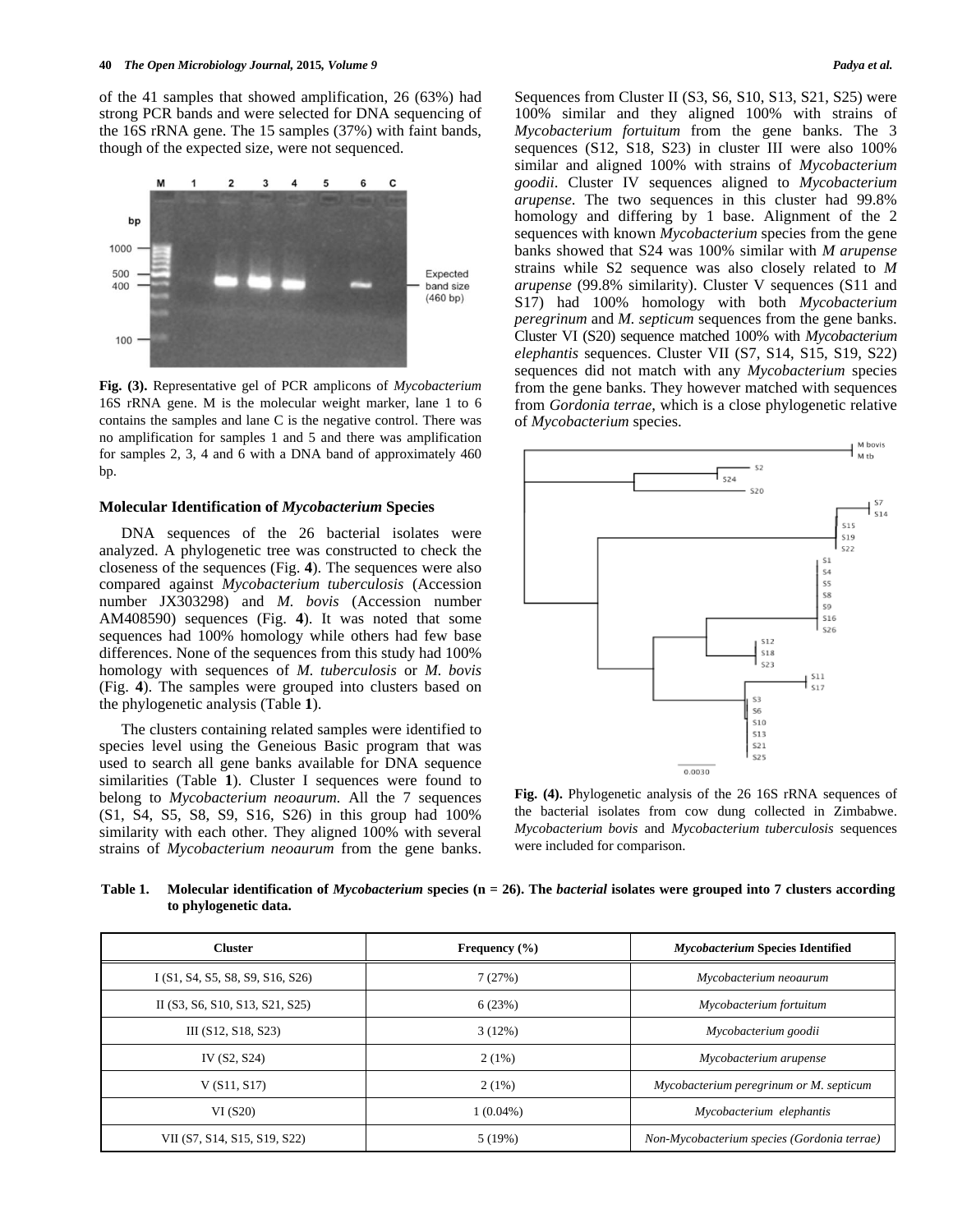#### **DISCUSSION**

 Cattle are hosts to a number of *Mycobacterium* species, some of which are of public health importance [6,8]. Environmental mycobacteria, including *M. bovis* from cattle can cause disease and other opportunistic infections in humans [5,6]. Cattle acquire environmental mycobacteria mainly through grazing and drinking contaminated water. Humans, particularly in Zimbabwe, live in close proximity with cattle (Fig. **1**) and this poses a high risk of zoonotic transmission of *Mycobacterium* species. The use of cow dung as floor polish, plastering and cooking is widely practiced in rural Zimbabwe and this can be another source of infection in humans by *Mycobacterium* species. Humans can also get infected by consuming food products such as milk from infected livestock [8].

 No previous studies have been done to investigate the *Mycobacterium* species that are prevalent in cattle in Zimbabwe. In this study, we set out to isolate, detect and identify *Mycobacterium* species present in fresh cow dung in Zimbabwe. Using a molecular approach, we were able to detect and identify various *Mycobacterium* species from the cow dung (Table **1**). The species isolated were *M. neoaurum, M. fortuitum*, *M. goodii*, *M. peregrinum* or *M. septicum, M. arupense* and *M. elephantis.* The sequences, S11 and S17 needed further identification since they aligned 100% with both *M. peregrinum* and *M. septicum* species*.* In this study, some of the species we identified have already been detected in cattle in other studies. In Brazil, nine different species of environmental mycobacteria were isolated (*M. nonchromogenicum, M. peregrinum, M. smegmatis, M. neoaurum, M. fortuitum, M. chelonae, M. flavescens, M. kansasii* and *M. scrofulaceum*) in milk from cattle [15]. Most of the identified *Mycobacterium* species in this study were also of public health importance as they can potentially cause diseases in humans especially those with AIDS and are immunocompromised. *M neoaurum* has been shown to cause bacteraemia and other pulmonary infections [16,17]. *M. fortuitum* has been shown to be associated with several cases of wound and catheter infections [18, 19]. *M. goodii* was first isolated in 1999 and has been found to be associated with some human infections [20, 21]. *M. peregrinum* infects surgical sites and only few cases of infection have been documented [22]. *M. septicum* was previously recovered in blood cultures [23, 24]. *M arupense* has been isolated in a number of clinical specimens and may play a role in causing infection [25-27]. *M. elephantis* was first isolated from an elephant that died from chronic respiratory disease [28]. Since then, the species has been isolated from a number of human specimens in some countries, but its clinical relevance is still undetermined [29]. We also identified a phylogenetically close relative of *Mycobacterium*, *Gordonia terrae* that is also of public health importance as it can cause various health problems in humans [30-32]. The 8 ZN positive strains which did not show a PCR product could belong to the genera *Rhodococcus*, *Nocardia* or *Tsukamurella*. The genera *Rhodococcus*, *Nocardia*, *Tsukamurella* and *Gordonia* are also closely related to the *Mycobacterium* genus and they are also acid-fast rods. We have also noted that although the two primers used for PCR were specific for *Mycobacterium*, they could also weakly

bind to the 16S rRNA gene of *Rhodococcus*, *Nocardia*, *Tsukamurella* and *Gordonia* species*.* This explains why some PCR bands were not very bright. There is therefore a need to further characterize these isolates that are found in animals as they can potentially cause various health problems in humans.

#### **CONCLUSIONS**

 In conclusion, several *Mycobacterium* species were identified for the first time in cow dung in Zimbabwe and most of the *Mycobacterium* species identified are of public health importance. The *Mycobacterium* species detected are known to be potentially pathogenic to humans especially those with underlying medical conditions. Their rapid detection and identification using molecular approaches such as 16S DNA sequencing are important.

#### **CONFLICT OF INTEREST**

 The authors confirm that this article content has no conflict of interest.

#### **ACKNOWLEDGEMENTS**

 The study was supported by the University of Zimbabwe, National University of Science and Technology and Government of Zimbabwe's Central Veterinary Laboratory. Sequencing of 16S rDNA PCR products was done at Inqaba Biotech, South Africa.

## **REFERENCES**

- [1] Rastogi N, Legrand E, Sola C. The mycobacteria: an introduction to nomenclature and pathogenesis. Rev Sci Tech 2001; 20: 21-54.
- [2] Tortoli E. The new mycobacteria: an update. FEMS Immunol Med Microbiol 2006; 48: 159-78.
- [3] Hruska K, Kaevska M. Mycobacteria in water, soil, plants and air. Vet Med 2012; 57: 623-79.
- [4] Thomson R, Tolson C, Carter R, *et al*. Isolation of nontuberculous mycobacteria (NTM) from household water and shower aerosols in patients with pulmonary disease caused by NTM. J Clin Microbiol  $2013: 51: 3006-11$ .
- [5] Buddle BM, Parlane NA, Wedlock DN, *et al*. Overview of vaccination trials for control of tuberculosis in cattle, wildlife and humans. Transbound Emerg Dis 2013; 60 (Suppl 1): 136-46.
- [6] Lepper AWD, Comer LA. Naturally occurring mycobacterioses of animals. In: Ratledge C, Stanford J, Eds. The biology of the mycobacteria: Immunological and environmental aspects. London: Academic Press 1983; pp. 417-521.
- [7] Moiane I, Machado A, Santos N, *et al.* Prevalence of bovine tuberculosis and risk factor assessment in cattle in rural livestock areas of Govuro District in the Southeast of Mozambique. PLoS One 2014; 9: e91527.
- [8] Franco MM, Paes AC, Ribeiro MG, *et al*. Occurrence of mycobacteria in bovine milk samples from both individual and collective bulk tanks at farms and informal markets in the southeast region of Sao Paulo, Brazil. BMC Vet Res 2013; 24: 9-85.
- [9] Falkinham JO 3<sup>rd</sup>. Epidemiology of infection by nontuberculous mycobacteria. Clin Microbiol Rev 1996; 9: 177-215.
- [10] Primm TP, Lucero CA, Falkinham JO. Health impacts of environmental mycobacteria. Clin Microbiol Rev 2004; 17: 98-106.
- [11] González-Pérez M1, Mariño-Ramírez L, Parra-López CA, *et al*. Virulence and immune response induced by *Mycobacterium avium* complex strains in a model of progressive pulmonary tuberculosis and subcutaneous infection in BALB/c mice. Infect Immun 2013; 81: 4001-12.
- [12] Patel JB. 16S rRNA gene sequencing for bacterial pathogen identification in the clinical laboratory. Mol Diagn 2001; 6: 313-21.